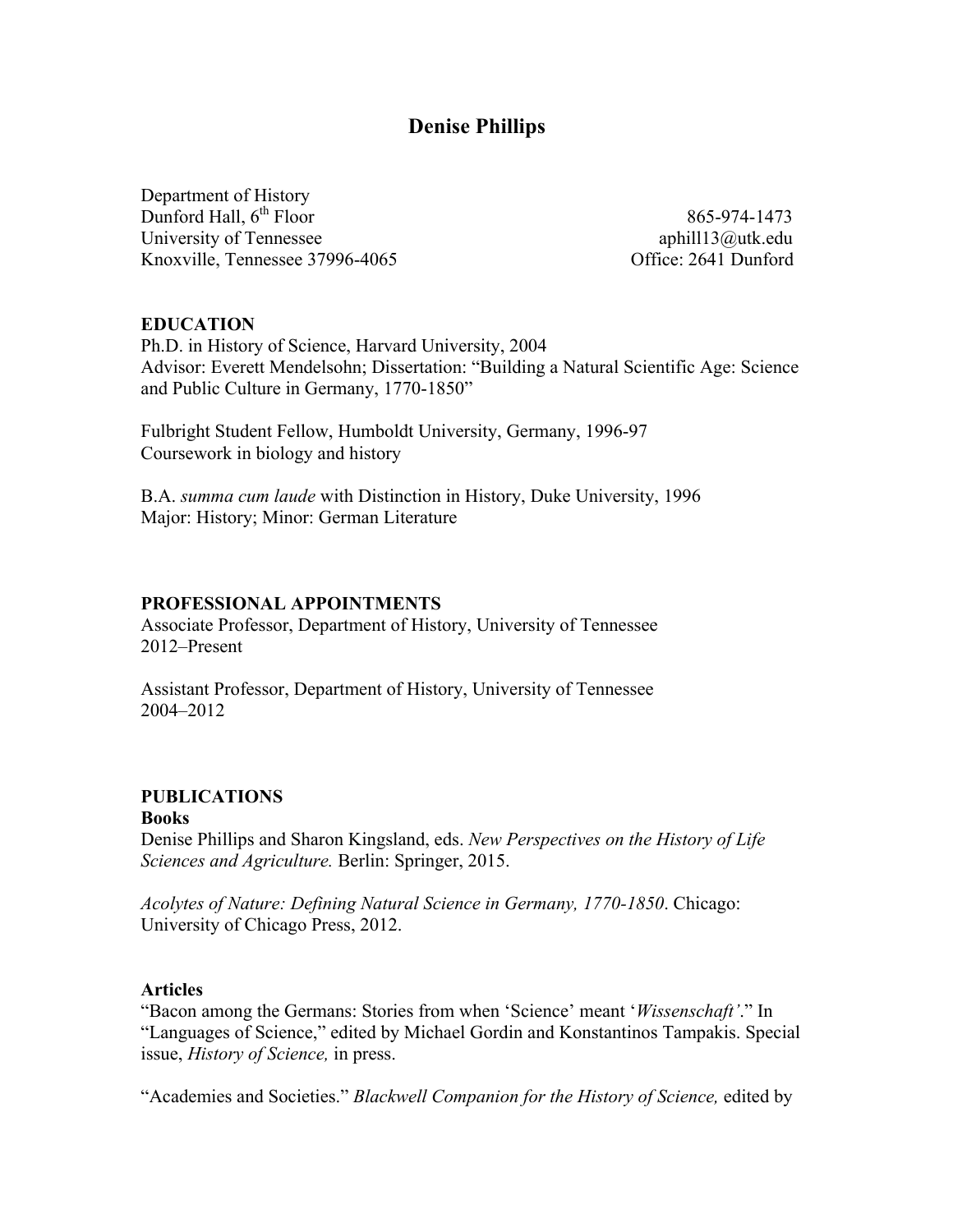Bernard Lightman. London: Wiley-Blackwell, in press.

"Trading Epistemological Insults: 'Positive Knowledge' and Natural Science in Germany, 1800-1850." In *Positivism, Power and Enlightenment: the Politicization of the Scientific Worldview*, edited by Franz L. Fillafer and Jan Surman. New York: Palgrave, forthcoming.

"Plants and Places: Agricultural Knowledge and Plant Geography in Germany, 1750 to 1810." *New Perspectives on the History of Life Sciences and Agriculture*, edited by Denise Phillips and Sharon Kingsland, 9-28. Berlin: Springer, 2015.

"Reconsidering the *Sonderweg* of German Science: Biology and Culture in the Nineteenth Century [Essay Review]." *Historical Studies in the Natural Sciences* 40, no. 1 (2010): 136-147.

"Epistemological Distinctions and Cultural Politics: Educational Reform and the *Naturwissenschaft/ Geisteswissenschaft* Distinction in Nineteenth-Century Germany." In *Historical Perspectives on Erklären and Verstehen,* edited by Uljana Feest, 15-35. Berlin: Springer, 2010.

"Science, Myth and Eastern Souls: J. S. C. Schweigger and the Society for the Spread of Natural Knowledge and Higher Truth." In "Global Science and Comparative History: Jesuits, Science, and Philology in China and Europe, 1550-1850." Special issue, *East Asian Science, Technology and Medicine* 26 (2007): 40-67.

"Friends of Nature: Urban Sociability and Regional Natural History in Dresden, 1800- 1850." *Osiris* 18 (2003): 43-59.

"Building Humboldt's Legacy: the Humboldt Memorials of 1869 in Germany." In "Proceedings: Alexander von Humboldt's Natural Historical Legacy and its Relevance for Today." *Northeastern Naturalist.* Suppl. no. 1 (2001): 21-32.

#### **Reviews**

Review of *Hans Christian Ørsted: Reading Nature's Mind*, by Dan Ch. Christensen. *International Studies in the Philosophy of Science* 28, no. 3 (2014):1-3.

Review of *Wissen, Arbeit, Freundschaft. Ökonomien und soziale Beziehungen an den Akademien in London, Paris und Berlin um 1700*, by Sebastian Kühn. *Centaurus*  54, no. 3 (2012): 256.

"The Private Life of Public Ideas." Review of *Vienna in the Age of Uncertainty* by Deborah Coen. *Endeavor* 33, no. 3 (2009): 82.

Review of *Beiträge zur Geschichte der Martin-Luther-Universität,* edited by Hermann-J. Rupieper. *Isis: An International Review Devoted to the History of Science and its*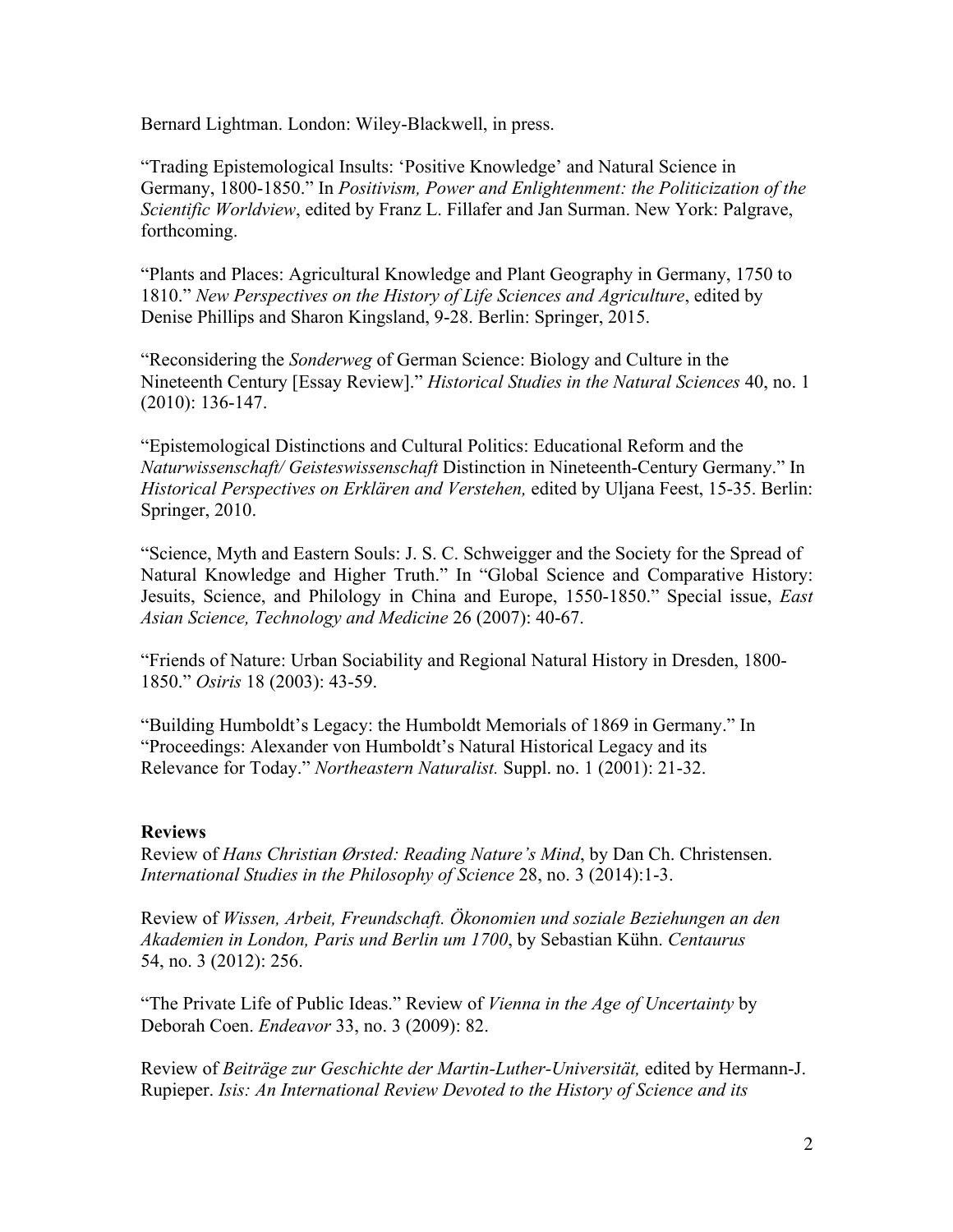*Cultural Influences* 95, no. 4 (2004): 684-685.

Review of *Animals in the Third Reich,* by Boria Sax. *Journal of Interdisciplinary History* 33, no. 3 (2002): 479-480.

### **ACADEMIC HONORS AND FELLOWSHIPS**

Franklin Research Award, American Philosophical Society (2015) David and Kathryn White Teaching Award, History Department, University of Tennessee (2015) Professional Development Award, University of Tennessee (Summer 2006; Summer 2011, declined; Summer 2015) Leroy P. Graf Award for Faculty Excellence, History Department, University of Tennessee (2013-2014) Chancellor's Research Award for Grant Preparation, University of Tennessee (Spring 2014) Fulbright Scholar Award (Spring and Summer 2012) German Academic Exchange Service Research Visit Grant (Fall 2011) Herzog Ernst Fellowship of the Fritz Thyssen Foundation (August-September 2011) American Philosophical Society Franklin Research Travel Award (Summer 2011, declined) Chancellor's Research Award for Grant Preparation, University of Tennessee (Fall 2008) National Science Foundation Graduate Fellowship (1998-2003) Predoctoral Fellowship, Dibner Institute for the History of Science, Cambridge, MA, (2001-2002) Summer Research Grant, Center for European Studies, Harvard University (Summer 2001) Harvard Graduate School of Arts and Sciences Merit Fellowship (2000-2001) Bertram J. and Barbara B. Cohn Dissertation Fellowship for Environmental Studies  $(2000-2001)$ Dissertation Research Grant, German Academic Exchange Service (Summer and Fall 2000) Visiting Student Fellow at the Max Planck Institute for the History of Science, Berlin, Germany (Fall 2000) Mellon Fellowship in the Humanities (1997-98) Fulbright Student Fellowship, Humboldt University, Berlin, Germany (1996-1997) Phi Beta Kappa, Duke University

### **INVITED LECTURES**

"The Enlightenment's Most Famous Peasant: Kleinjogg, Moral Philosophy and Agricultural Improvement in the 1760s." Department of History, **Vanderbilt University**, November 2015.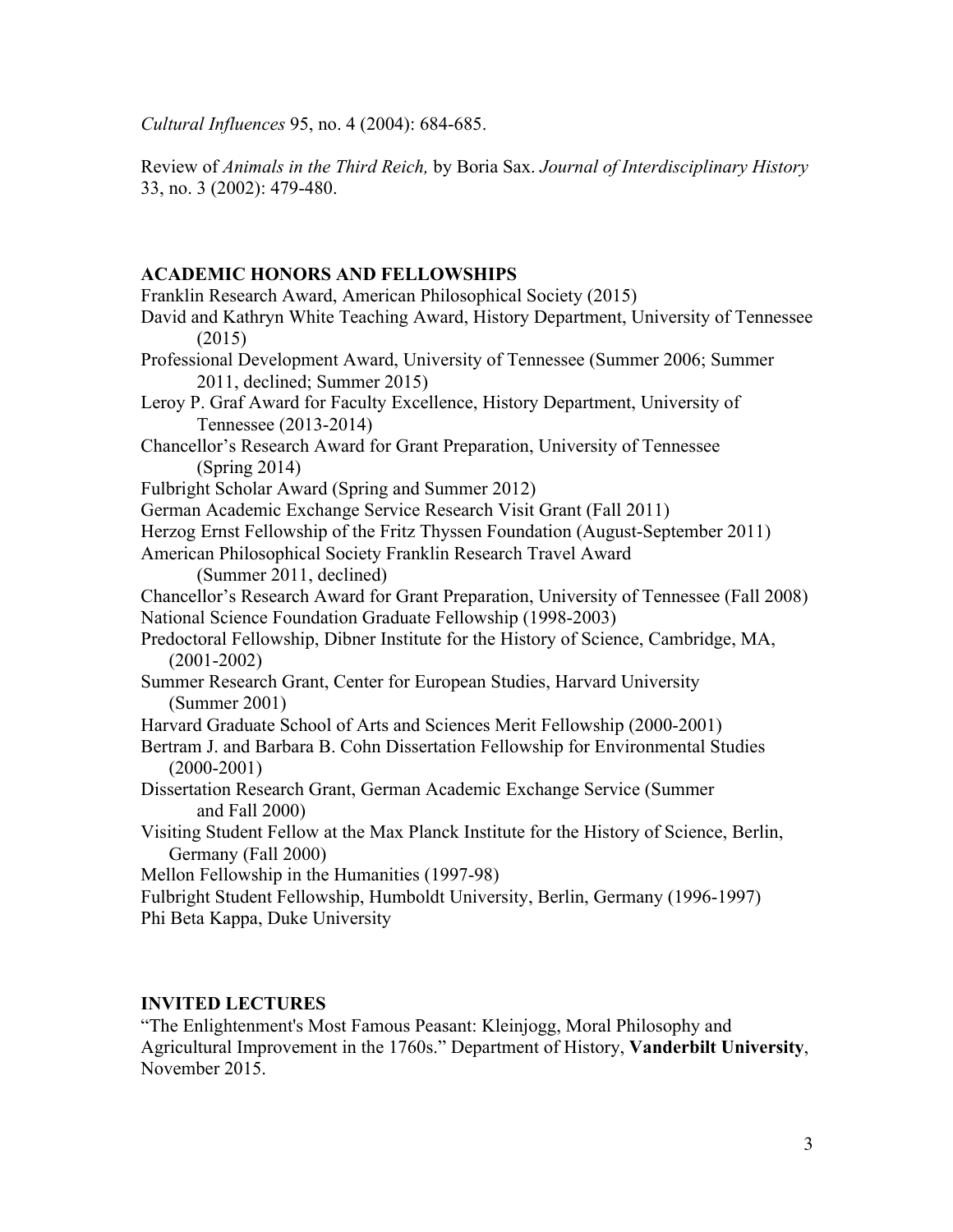"Bacon among the Germans: Stories from when 'Science' meant '*Wissenschaft*'." Fung Global Fellows Program Lecture Series, **Princeton University**, March 2014.

"Defining Natural Science: Expertise and Cultural Authority in Germany, 1770-1850." Department of History, **University of Notre Dame**, February 2013.

"Acolytes of Nature: Defining Natural Science in Germany, 1770-1850." Department of History, **Sewanee, the University of the South**, February 2013.

"Quantification, Commerce, and the Science of Farming in Germany, 1790-1870." Workshop on the Mathematization of Nature, Center for Interdisciplinary Research, **University of Bielefeld**, Bielefeld, Germany, August 2012.

"Serving the State, Recasting Nature: Agricultural Expertise, Citizenship, and Political Power in Germany, 1750-1850." Department of the History of Science, Medicine and Technology**, University of Wisconsin-Madison**, December 2011.

"The Philosophical Farmer: Expertise and Agricultural Productivity in Enlightenment Germany." **University of Erfurt,** Research Center for Cultural and Social Scientific Studies in Gotha, Gotha, Germany, September 2011.

"Bacon among the Germans, Fichte among the Brits: 'Science' and '*Wissenschaft'* in Comparative Perspective." Department for the History of Science and Technology, **The Johns Hopkins University**, November 2010.

"Science, Myth and Eastern Souls: J. S. C. Schweigger and the Society for the Spread of Natural Knowledge and Higher Truth." Workshop at **Princeton University**, Science Across the Seas: Global Science and Comparative History, December 2002.

"Citizenship and Natural Science: German Civic Scientific Societies and the Revolution of 1848." Graduate Seminar on "Experts and Expertise in Modern Industrial Culture," **University of Wisconsin-Madison**, Fall 2001.

#### **CONFERENCE AND WORKSHOP PRESENTATIONS**

"Advertising and Enlightenment: Commercial Communication and the Practical Sciences in Eighteenth- and Early Nineteenth-Century Germany." [Panel organizer: "Producing Knowledge, Promoting Products: Advertising, Commercial Communication and the Practical Sciences in Comparative Global Perspective, 1750-1950".] **History of Science Society**, San Francisco, November 2015.

"Rural Children and the Wisdom of the Countryside: Kleinjogg's Family as an Exemplar in the Enlightenment." Invited workshop presentation at **Sewanee, the University of the South**, "Pedagogy, Place and the Nature(s) of Childhood, c. 1700 – 1900," October 2015.

"Enlightened Debates about Fruit and Vegetable Gardening in Germany, 1750-1800." **World Congress for Environmental History**, Guimaraes, Portugal, July 2014.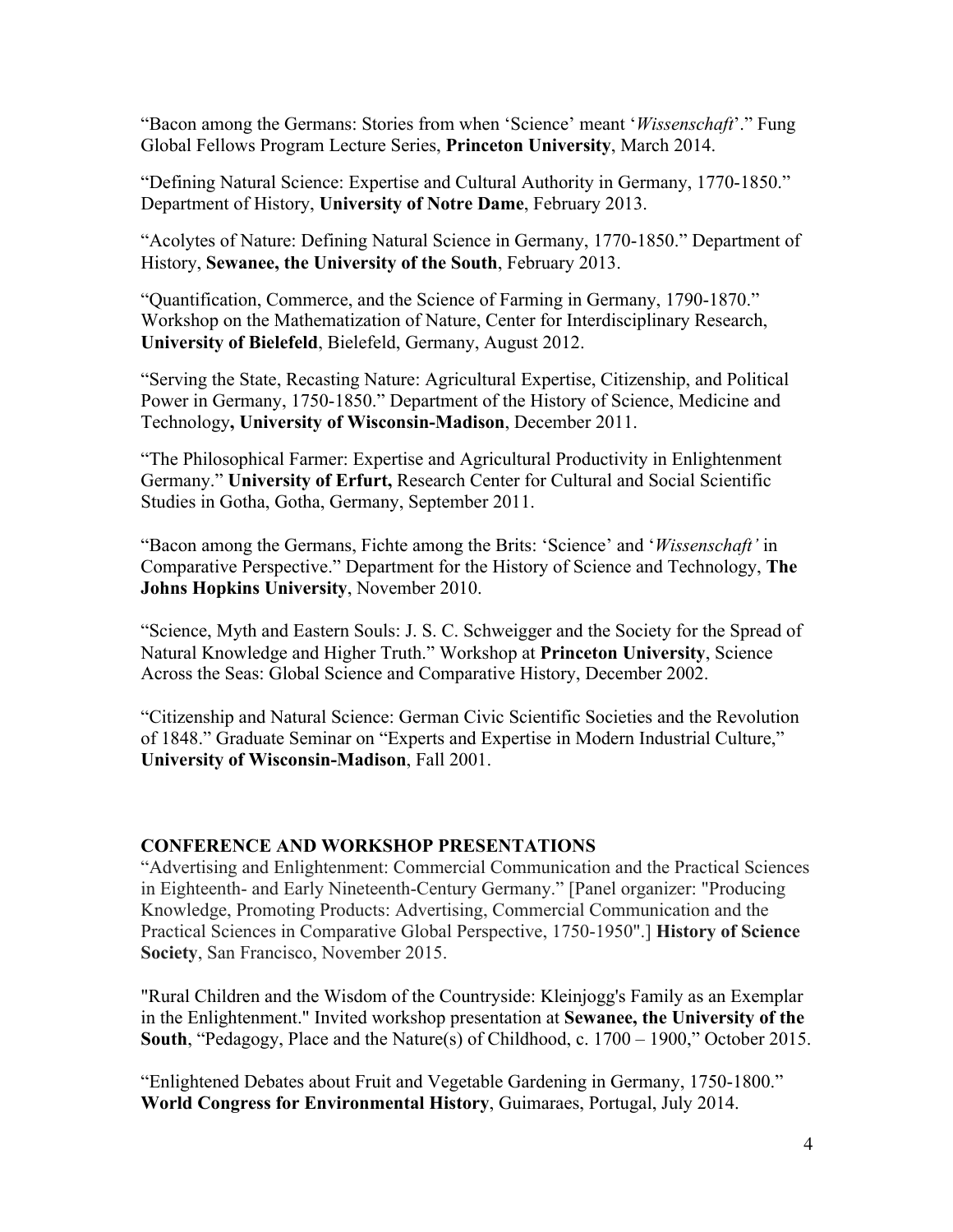"God and the Countryside: Agricultural Science, Faith and Reform in German-Speaking Lands, 1780-1840." Invited workshop presentation at **Notre Dame University**, "Faith, Reason, and Science Before Darwin," March 2014.

"Agricultural Science as an Academic Project: Epistemic Authority, the Universities, and the Market in Germany, 1800-1860." **Social Science History Association Annual Meeting**, Chicago, November 2013.

"Pomona's Gifts: Enlightened Debates about Fruit and Vegetable Gardening, 1750- 1800." **Conference of the European Society for Environmental History**, Munich, Germany, August 2013.

"The Science of People, Plants and Places: Agricultural Knowledge and Plant Geography in Germany, 1750 to 1810." Workshop presentation at **Johns Hopkins University**, "Life Sciences, Environment and Agriculture," June 2013 [conference co-organizer].

"Natural History and Agriculture in the German Enlightenment." Invited workshop presentation at the **University of South Carolina**, "Nature Observed: the History of Natural History," April 2013.

"Natural Historical Knowledge and Agricultural Experimentation: Theory and Practice in the German Enlightenment." **History of Science Society Annual Meeting**, San Diego, CA, November 2012.

"In the Clover: Luxury, Expertise and Agricultural Productivity in Germany, 1750- 1800." **History of Science Society Annual Meeting**, Cleveland, OH, November 2011.

"The Natural History of the German People: The Descriptive Sciences and the German Nation, 1750-1850." **German Studies Association Annual Meeting**, Washington, DC, October 2009.

"Positive Knowledge: the History of a Category in *Vormärz* Intellectual Culture." Workshop presentation at the **Austrian Academy of Sciences**, "Positivismus/ Macht/ Aufklärung: Zur Politisierung der naturwissenschaftlichen Weltauffassung," September 2009.

"Breaking Up Paradigms: Science Studies and the History of the Senses." **Southeast German Studies Workshop,** University of South Carolina, March 2009.

"Science, Passion and Intimacy in the Eighteenth and Early Nineteenth Century." **Southeast German Studies Workshop,** University of South Carolina, March 2008.

"Science and Liberalism in Germany, 1820-1850." **American Historical Association Annual Meeting**, Atlanta, GA, January 2007.

"Epistemological Distinctions and Cultural Politics: Educational Reform and the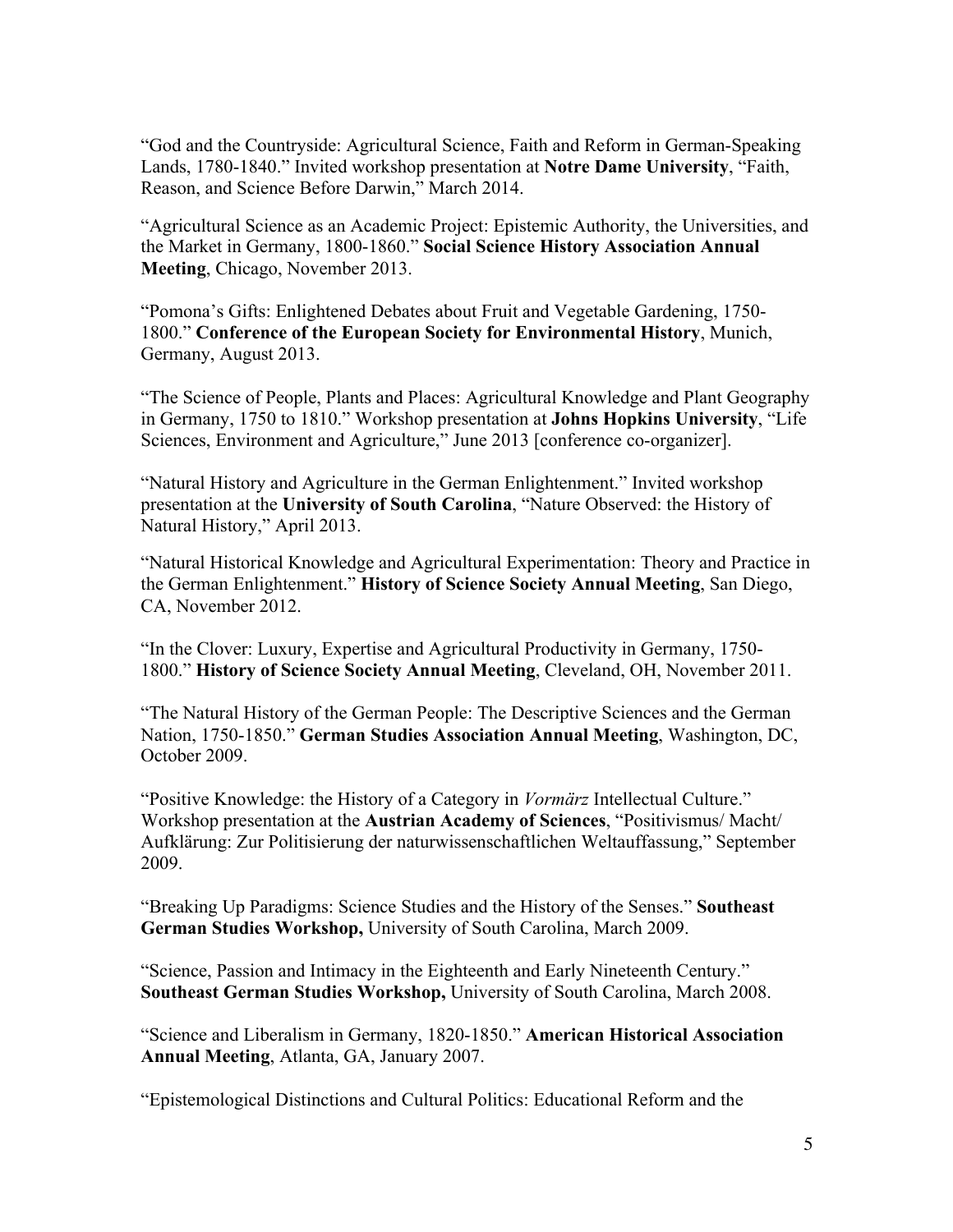*Naturwissenschaft/ Geisteswissenschaft* Distinction in Mid-Nineteenth-Century Germany." Workshop presentation at the **Max Planck Institute for the History of Science**, Berlin, "Historical Perspectives on Erklären and Verstehen," June 2006.

"The Countryside through Urban Eyes: Natural History, Taste and Regional Tourism in Germany." **History of Science Society Annual Meeting**, Minneapolis, MN, November 2005.

"*Freunde* and *Naturforscher:* Emotion, Intimacy, and Rational Communication in Late Eighteenth- and Early Nineteenth-Century German Natural Science." **German Studies Association Annual Meeting**, Milwaukee, WI, October 2005.

"Regional Tourism and the Saxon Countryside: Science, Taste, and Perceptions of Nature, 1770-1830." **Conference of the European Society for Environmental History**, Florence, Italy, February 2005; also presented at the **German Studies Association Annual Meeting**, Washington, DC, October 2004.

"Cosmopolitan Exchange and Local Spaces: Printed Text and Spoken Word in Late Eighteenth and Early Nineteenth-Century German Science." **History of Science Society Annual Meeting**, Milwaukee, WI, November 2002.

"The Public Specialist: Gender, Skill and Sensibility in Early Nineteenth-Century German Botany." **Joint Atlantic Seminar for the History of Biology**, Harvard University, April 2002.

"The Generality of Language and the Particularity of Science: Natural History and *Bildung* in Germany, 1815-1850." **History of Science Society Annual Meeting**, Denver, November 2001.

"*Gäa* and the State: Science, Nature and Political Identity in Germany, 1800-1850." **German Studies Association Annual Meeting**, Washington, DC, October 2001.

"Citizenship and Science: German Civic Scientific Societies and the Revolutions of 1848." **History of Science Society Annual Meeting**, Vancouver, November 2000.

"Being *Wissenschaftlich*: Natural Science in the German *Verein*, 1820-1840." **Joint Atlantic Seminar for the History of Biology**, Princeton University, March 2000.

**TEACHING AND ADVISING Department of History, University of Tennessee: Undergraduate Courses:**  History 242: Western Civilization from 1715 History 307: Honors Research Methods History 334: History of Germany to 1815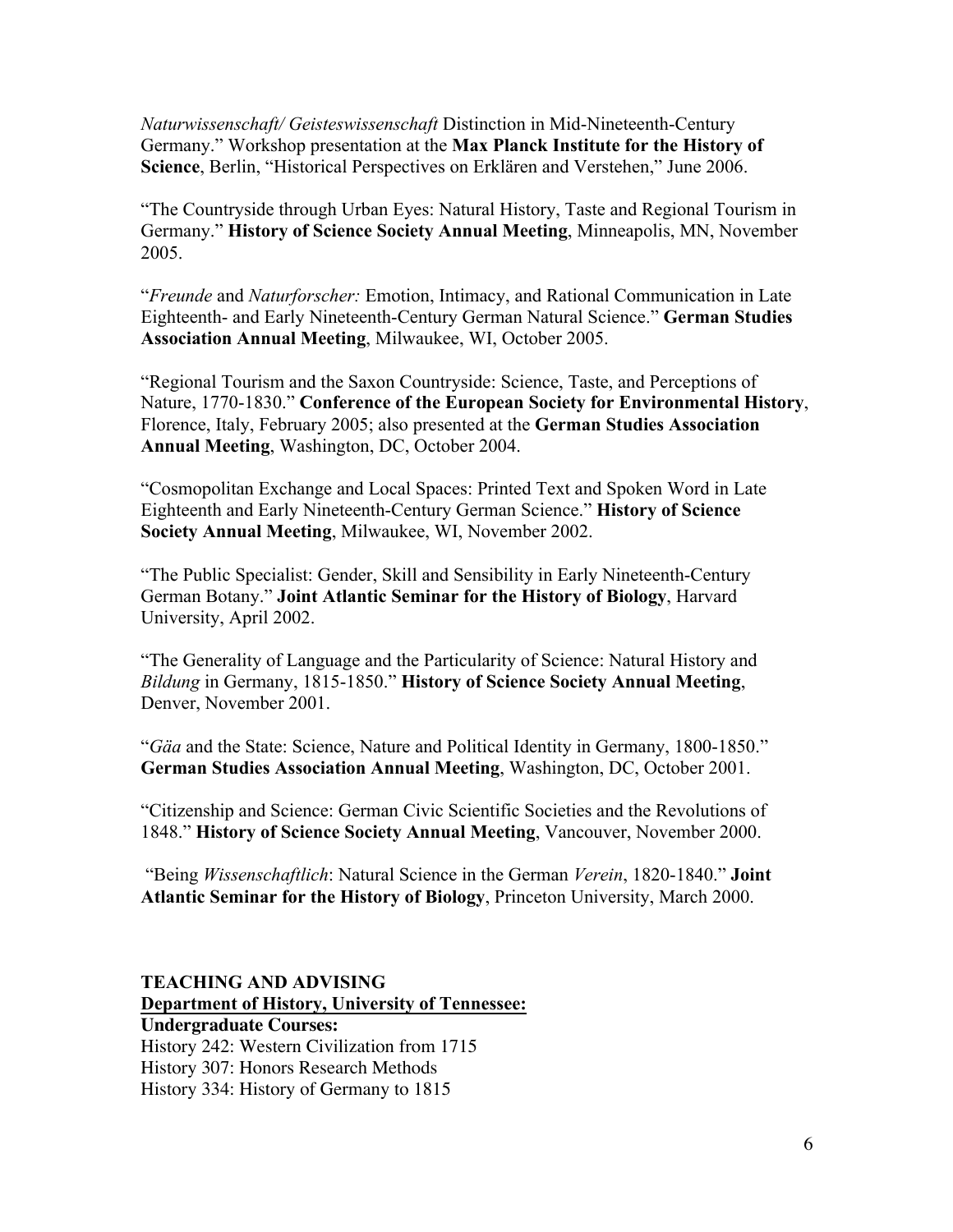History 373: The Scientific Revolution

History 431: Modern European Intellectual History

History 499: Science and Religion in Modern Europe

### **Graduate Courses:**

History 510: Foundations of Graduate Study in History History 532: Readings in Modern German History, 1648-1848 History 533: The History of Civil Society: Public Life in Europe, 1750-1950 History 533: Knowledge, Economics and the Environment in Europe, 1600-1900 History 632: Research Seminar on Knowledge in Modern Europe

## **Graduate Advising:**

Doctoral Committee Work: As a committee member: Michael McConnell (2015), Jordan Kuck (2013), Tracey Hayes Norrell (2010)

MA Committee Work: As primary adviser: Wynne Channel (2011), Meghan Jackson (2010), Kara Fromke (2007)

### **Department of the History of Science, Harvard University**

"Collecting Nature: Natural History in Western Culture, 1200-2000" (Junior Seminar, Spring Semester, 2001)

Served as a Teaching Fellow for the History of Science Sophomore Tutorial, (Fall and Spring Semester, 2003 – 2004) and for the an upper-division course on the history of modern biology (Fall Semester, 1999)

## **PROFESSIONAL SERVICE**

## **University of Tennessee**

Director of Graduate Studies, Department of History, 2014-present Dean's Advisory Committee, College of Arts and Sciences, 2012-2015 Chair, Graduate Committee, Department of History, 2012-2013, 2013-2014 Chair, Ad-Hoc Committee on History 510 (Introduction to Historical Methods), Fall 2010 Chair, History Department Ad-Hoc Committee on Mentoring, Fall 2007 Faculty Advisory Committee for the Office of External Scholarships, 2007-2008 UT Internal Review Board, 2007-2008 Core Faculty, German Studies Research Group, University of Tennessee, 2004-2013 Core Faculty, University Colloquium in the History and Philosophy of Science, University of Tennessee, 2004-2010. Core Faculty, Transatlantic Enlightenment Workshop, University of Tennessee, Spring 2006; 2014-present.

## **Harvard University**

Coordinator, Life Sciences Working Group, Department of the History of Science,